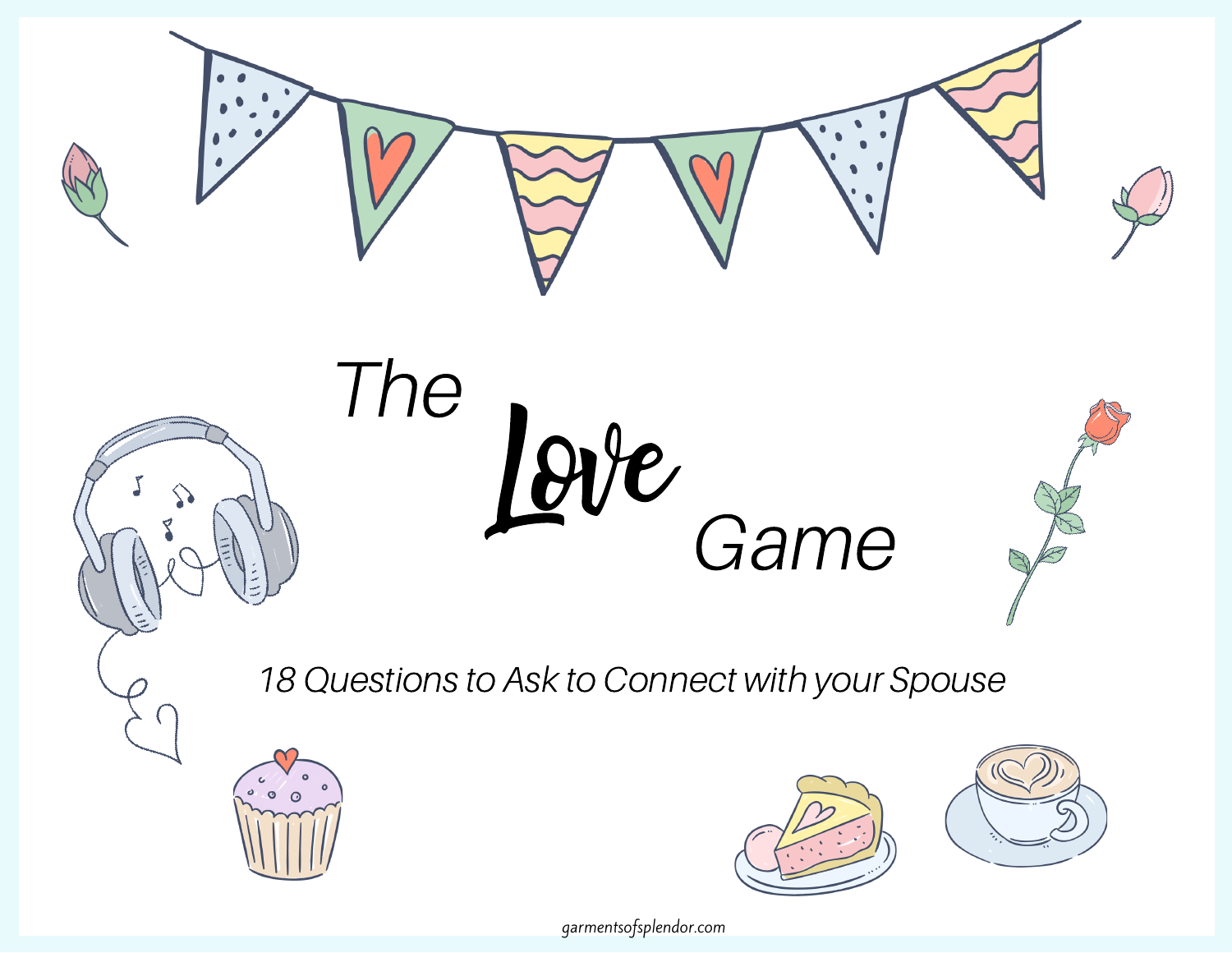

What is one of your favorite summertime activities?

Ice Breakers 2008 (Solice Breakers





What new sport or hobby would you like to learn?

What is one of your greatest pet peeves?



Which of our children is most like you? Why?



## Family Life **Family Life** Family Life **Family Life**

Which family traditions do you most appreciate from your family of origin? Why?



Describe a memorable family vacation. Why was this so meaningful to you?





What was your first job as a teen? What was the most valuable lesson you learned from that job?



Describe one of your favorite after school activities during your teen years.





What was it like passing your driver's test as a teen? Recall your first driving experience.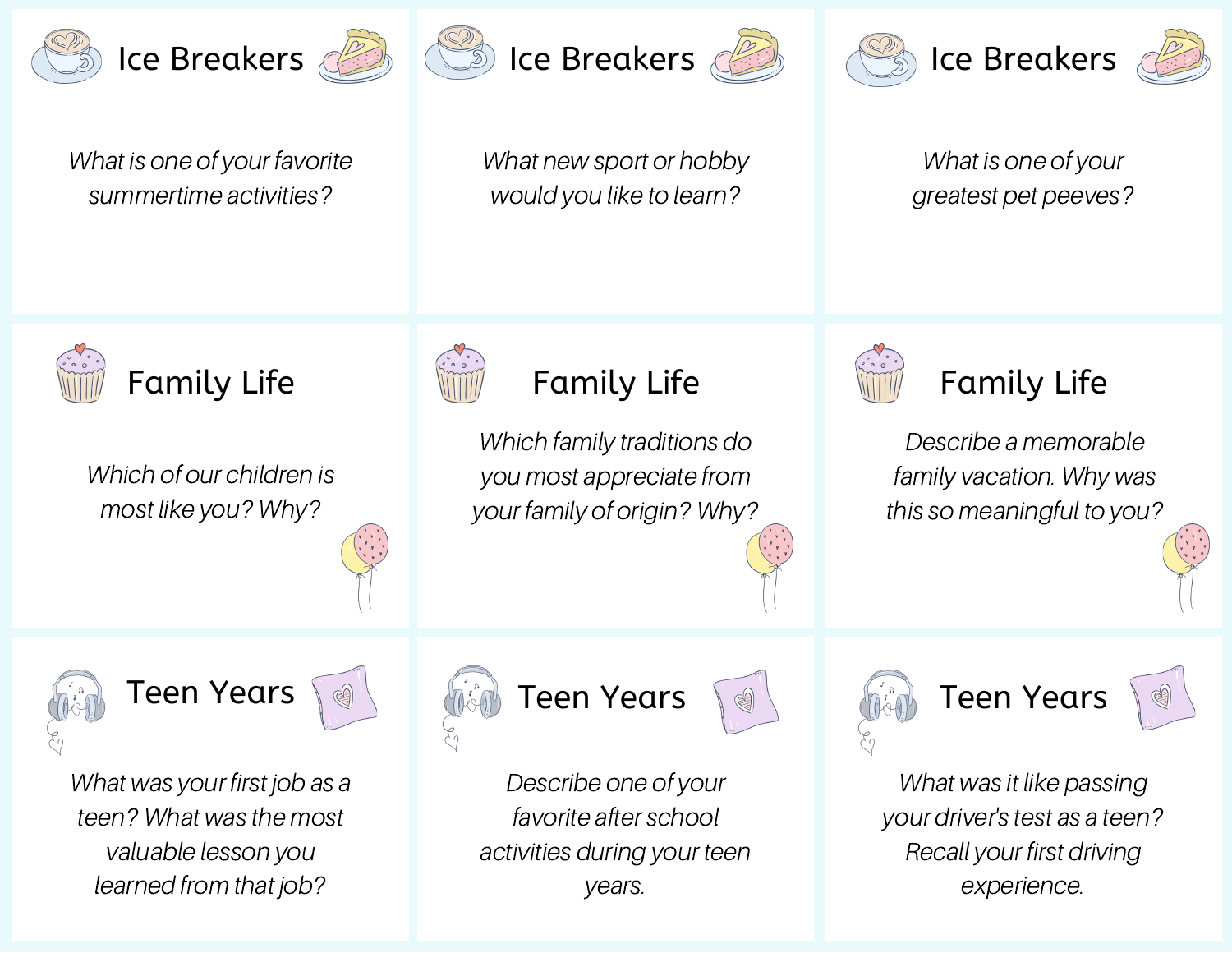



What was your favorite childhood candy or special treat? How often do you enjoy this treat today?



What irrational fear did you have as a child?





Who was your favorite teacher as a child? Why?



What romantic activity do you most enjoy with your spouse?



## Romance **Romance** Romance Romance

What is your primary love language? How can your spouse further speak your love language?



If you could go on a romantic getaway with your spouse, where would you go? Why?





Describe a time when you felt close to God.





What is a memorable sermon that you have heard in the past year? Why did that message stand out to you?





Which biblical character of the Bible do you most identify with? Why?

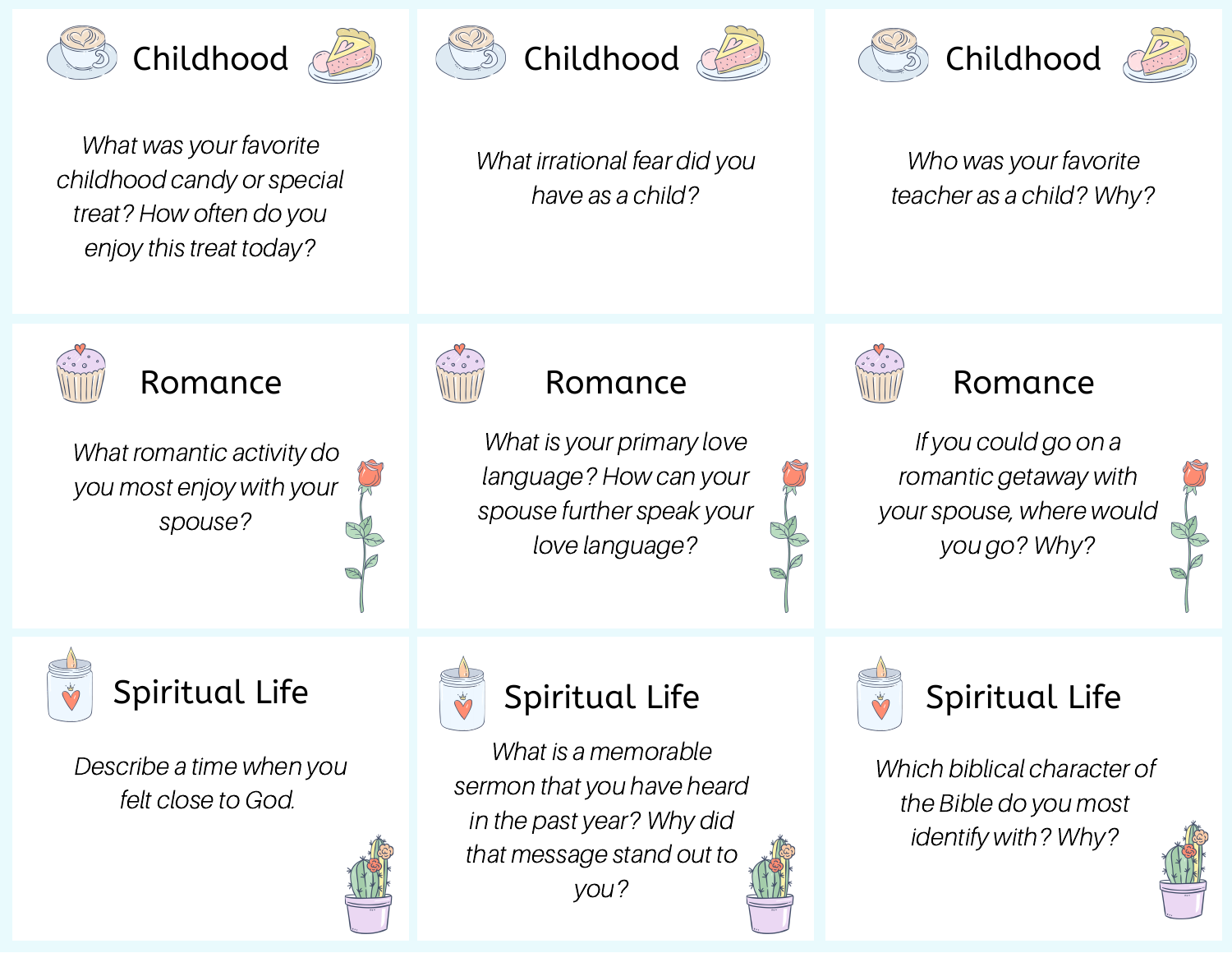